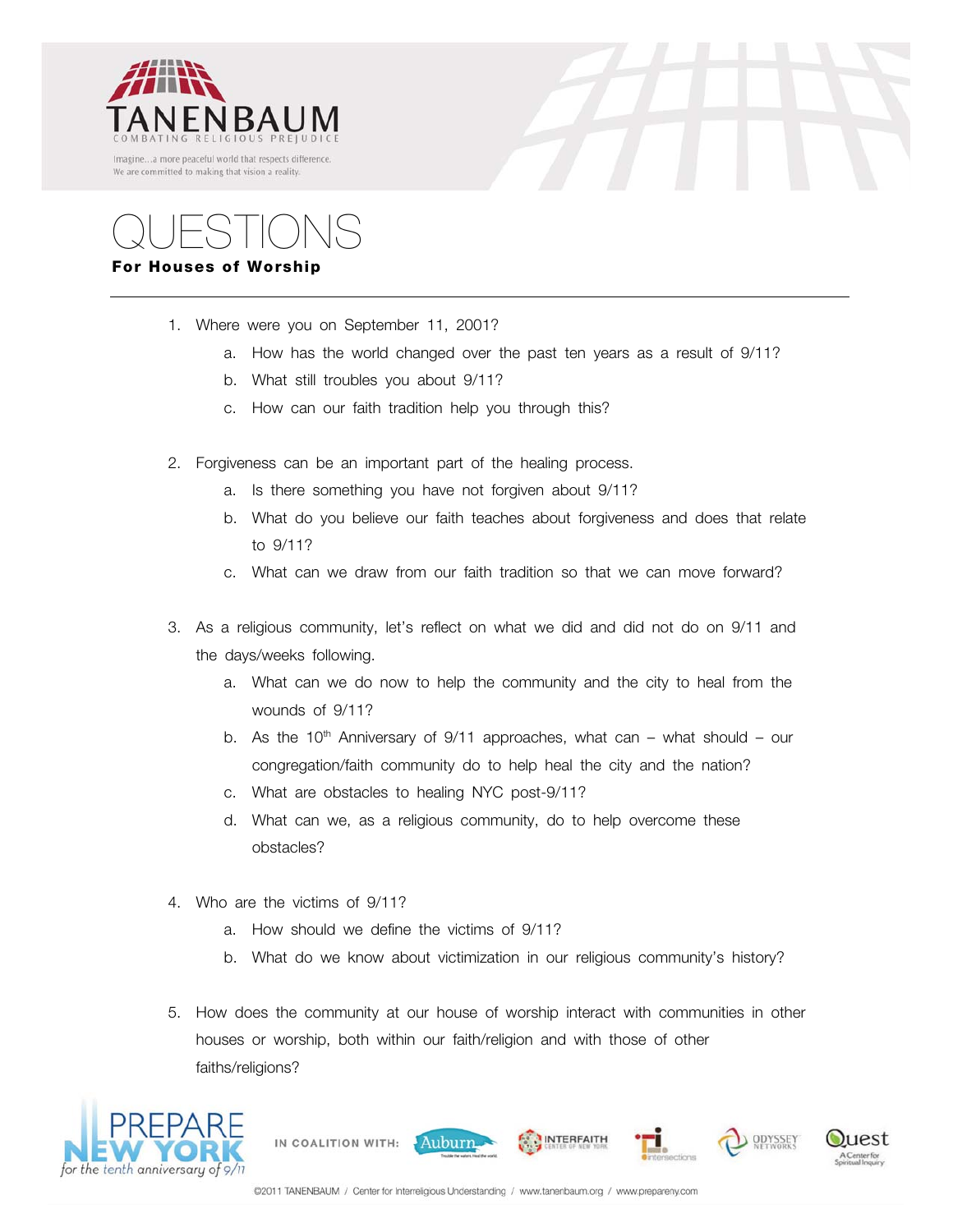- 6. What role do houses of worship play in the broader neighborhood/community?
	- a. What role do you think they should play?
	- b. What role does our house of worship play, and how can we positively affect our surrounding community?
	- c. Would increasing our knowledge of people from other religions be helpful in doing this work? If so, how we would go about doing that? If not, why?
- 7. What sort of sacred law does our faith tradition have? Why are these laws? Why are they important to our community and our tradition? How do they interact with U.S. law?
	- a. What are the parallels between our faith's sacred law and the sacred law of others?
	- b. How might a ban on Sharia affect the practice of our faith's sacred laws?
- 8. What is a stereotype?
	- a. What stereotypes do people have about our religious tradition and how do they affect our community?
	- b. What stereotypes does our religious community have about other religious and non-religious groups?
	- c. How have stereotypes led religious communities to mistreat others?
	- d. How has the post-9/11 media contributed to stereotypes about a variety of religious groups?
- 9. Has our community ever been the target of a hate crime?
	- a. If yes, how did we respond? If not how might we respond?
	- b. How can we help other religious groups that might be targets of hate crimes?
	- c. What can be done to respond to hate crimes and/or hate groups?
	- d. What can we do to *prevent* such incidents?
	- e. How should we respond if a hate crime is ever perpetuated in the name of our religion/faith?
- 10. Within our religious community, how are we diverse in our beliefs and practices?
- 11. There is a lot of information about Muslims all around us.
	- a. When we look at the facts, what is surprising?